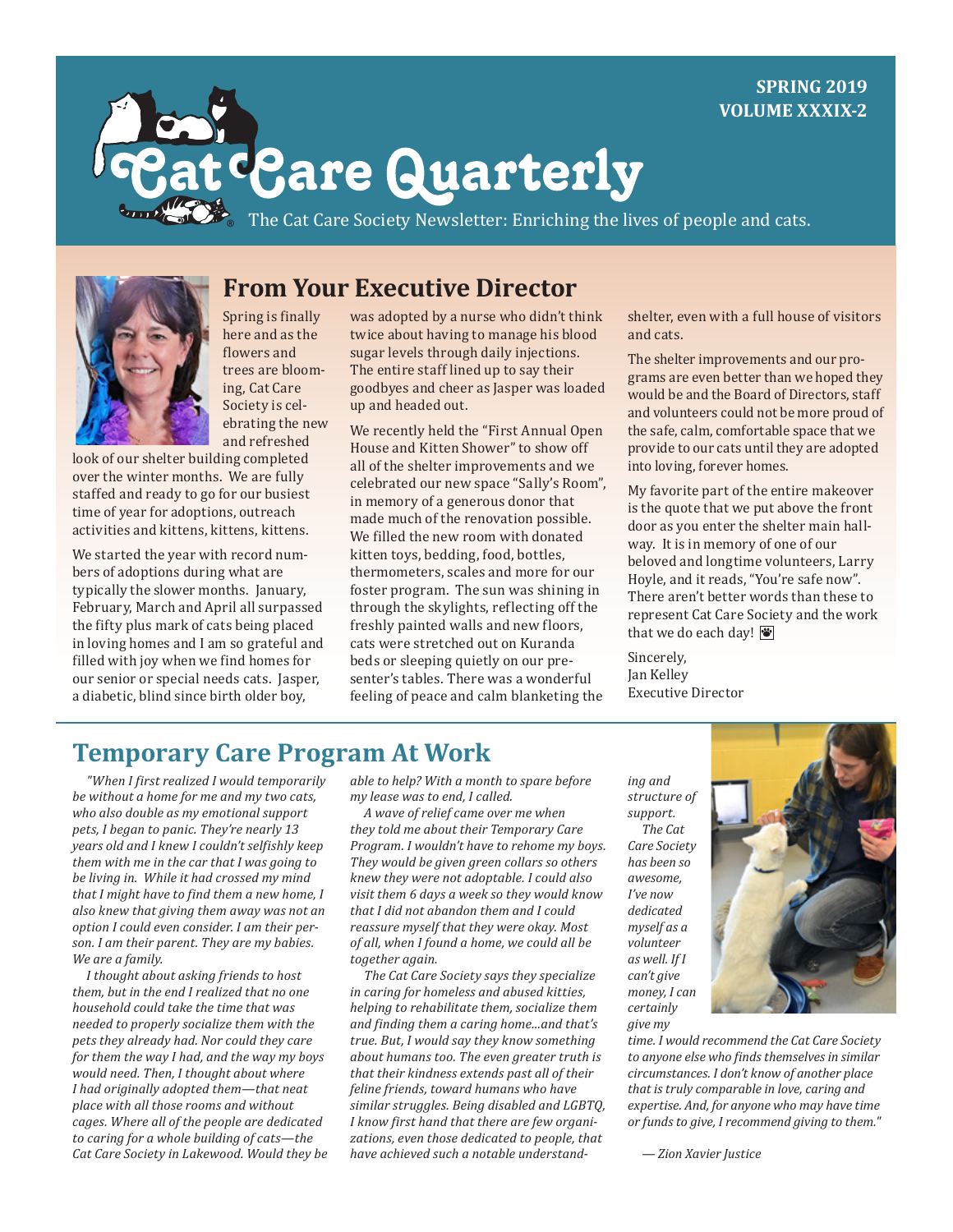### Cat Care Quarterly

is the official newsletter of Cat Care Society, published each season of the year.

> **EXECUTIVE DIRECTOR** Jan Kelley

**MANAGER OF VOLUNTEERS** Amy Martin

**MANAGER OF EVENTS & ARTISTS** Jane Dorsey

> **DIRECTOR OF OUTREACH** Suellen Scott

**DIRECTOR OF MEDICAL CARE** Rianda Copeland

> **ACCOUNTANT** Terri Terry

**MANAGER OF SOCIAL MEDIA** Cat Miller

**MANAGER OF OPERATIONS** Kayson Cooper

**VETERINARY TECHNICIANS** Molly Dawson; Liz Holland

**SHELTER ASSISTANTS** Cat Miller; Sharon Culver; Jeanette Stoner

#### **BOARD OF DIRECTORS**

Ashleigh Arnall; Clyde Dawson; Ken Dobrovolny; Diedra Garcia; Kay Higgins; Linda Hougham; Susan Maness; Janet Patterson-Kane; Marla Stauth

> **ADVISORY BOARD MEMBERS** Linda Brandon; Roger Manke; Gail Tinianow

#### **PROGRAMS**

Adoptions; Telephone Assistance; Lost and Found; Humane Education Presentations; Spay/Neuter Assistance; Perpet-U-Care; Volunteers; Planned Giving; Temporary Care Program; Behavior Counseling; Nibbles & Kibbles Food Bank; Animal Assisted Visitations.

> **NEWSLETTER LAYOUT & DESIGN** Chris Hoffmeister





*Cat Care Society operates a cage-free shelter for* 

*homeless and abused cats that provides adoption, counseling, humane education, and community outreach services to enrich the lives of people and cats.*

## **Little Miss Mallory:**  *Another CCS "Where Are They Now?" Story*

The happy ending stories keep unfolding at the Cat Care Society, and we love to share them with you – because, **thanks to the generosity of supporters like you**, we have been able to make life better for so many hundreds of homeless, neglected or mistreated cats. One of our most recent happy outcomes involves a cat named Mallory, the beautiful white longhair in these photos.

It took some time for this story to reach its happy ending. That's one of the challenges we often face at CCS: cats come to us from every kind of background and sometimes quite difficult conditions. But our staff and volunteers are prepared to take all the time necessary to calm or soothe or "rehabilitate" them; we don't give up on the cats in our care!

Mallory was one such cat. She had lived much of her life in a cage at another shelter, when she was transferred to us in May of 2017. The stress of that life had taken its toll; she was mistrustful, unhappy, and cage-aggressive.

Our bright, open, cage-free shelter was the perfect environment for Mallory. In her first room at CCS she lived with four other cats. The room had an enclosed "catio" (one of the screened open-air porches that adjoin the cat rooms along the west side of the shelter). These catios let the cats enjoy the outdoors in comfort and safety.

But Mallory still wasn't happy. She began to resent us and the other cats, which she expressed by growling and swatting.

After a few weeks the staff moved her to the main atrium hallway, where she had plenty of space. She was wary of people who approached her, staying mostly on a high wall perch. She was so fluffy and beautiful that people couldn't resist touching her; but she continued to respond to petting attempts by swat-



ting. Because of this behavior, we put a bandana on her (as we do for certain cats as an "Approach with Caution" warning).

There were two other females in the hall that were bullies. Mallory avoided them as best she could, asserting herself with her low growl. But she did seem to get more comfortable in the hall. Several of our CCS volunteer

socializers made small advances with her during her eighteen-month stay with us. One day out of nowhere she started jumping up on laps. She still didn't want to be petted, but at least she had started seeking out human companionship.

During one of our CCS shelter events, "Yoga with Cats," Mallory became even more involved in shelter life. She decided all the mats on the floor were for her. Even better, there were unattended purses and shoes on the floor, which she rummaged among to her heart's content. If a mat was empty, she claimed it for herself and she would not budge. Several times people were on the floor doing yoga next to Mallory on their mat.

Our adoption team knew that if they could place Mallory in the right home, she would be a sweetheart. We knew it was in her somewhere.

In November 2018 we faced a big new challenge, with the launch of a longplanned shelter makeover – new flooring, a reimagined reception area and adoption rooms, new plate glass and attractive back wall paneling. Completing this remodel on a tight deadline meant relocating 97 cats and kittens. The four offices in the white house became temporary cat rooms; some cats moved to receiving, and some to the clinic. Kittens went back to foster homes. The hallway cats moved to the conference room in the shelter. Twenty cats were in cages stacked on top of each other.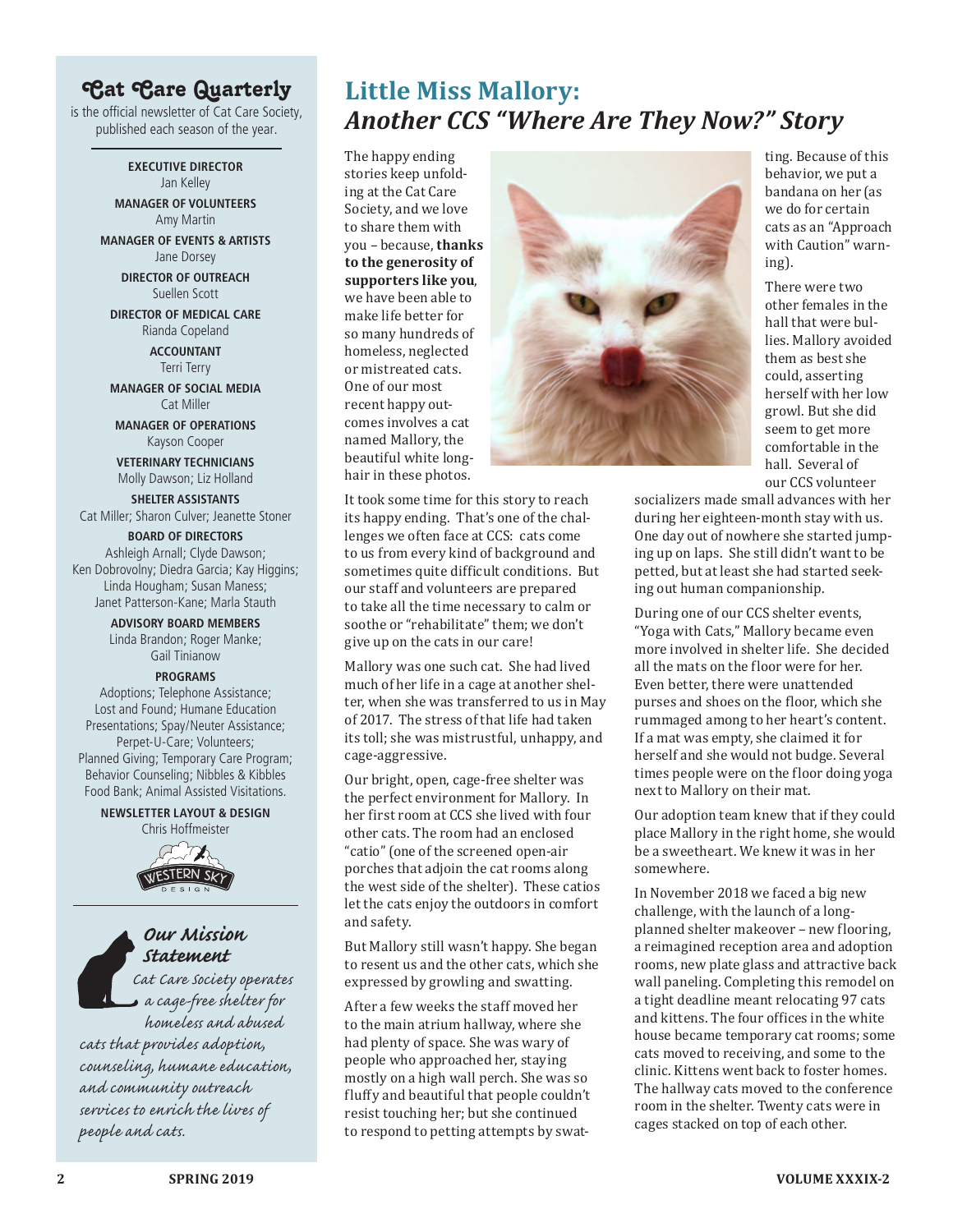What to do about Mallory? She wasn't reacting well to all the changes and confusion. After the progress we had been seeing, we couldn't let her backslide.

So we reached out to one of our foster moms, Cathy, to ask if she could take Mallory in for five days. We warned her that she might get scratched or bitten, given Mallory's combative attitude, but Cathy agreed to take her and came and picked her up.

That five days became two weeks. We inquired with trepidation—and learned the good news: Cathy's husband and Mallory had bonded! She had finally found the human she felt comfortable with.

Mallory now lives with Cathy and Jerry, two dogs and three other cats. She has touched noses with the dogs, with no mishaps so far; and her low growl has kept the other cats at bay. Cathy reports that she often can't find Mallory during the day; but as soon as Jerry walks in the door she is right there, waiting to jump in his lap. Mallory was not just "home for the holidays"—her foster home had become her loving forever home.

As gratifying as this story is, it's not unusual for CCS. It's an example of the ways we're able to come to the aid of cats, with your help. We are building out our network of foster homes, enabling us to give extra care not just to kittens, but to



cats like Mallory with fragile personalities or special needs. We are able to take whatever time is needed to find the right homes for the cats in our care. We believe there is a home for every cat, so we never stop looking. Support from our donors has made it possible to enhance our intake and shelter vet care capabilities to extend the best possible care to every cat that comes our way.

But we couldn't give these cats that level of care without your support. And there are so many more cats like Mallory, in need of the second-chance benefits of shelter, state-of-the-art veterinary care, and adoption into a loving home. Since **we receive no government funding**, all our support comes from the community – generous people like you, who love cats. Can you help us now, with a gift of financial assistance to the Cat Care Society?

There are easy ways to give your gift: send a check using the enclosed envelope, or authorize a credit charge. Or, if you're reading our electronic edition, donate online at [catcaresociety.org](http://catcaresociety.org). CCS can use ongoing monthly gifts as well as one-time donations.

#### **Here are some of the ways your contribution will help…**

- \$1,000 pays for 14 spays and 17 neuter surgeries – preventing 31 cats from giving birth to multiple litters of kittens.
- \$500 provides two cats with a year of medical care under our Perpet-U-Care program.
- \$250 buys three weeks' worth of litter for the shelter.
- \$100 covers two weeks' worth of antibiotics for five sick cats.
- \$50 buys blankets, cat toys and food dishes to equip one of our cat rooms for six months.

Please help CCS today, with the most generous gift you can give for the care of the cats. Thank you so much for helping us carry out our mission – serving cats and the people who love them.

—The Staff and Board of Directors of the Cat Care Society.

# **Eagle Scout Project**

In the fall of 2018, Charlie Farr, a sophomore at Arapahoe High School and a member of Boy Scout Troop 870 in Highlands Ranch, selected Cat Care Society as the beneficiary of his Eagle Scout Project.

Charlie and his family adopted a cat from Cat Care Society several years ago and since that time he has made several visits to the shelter and the residents always hold a special place in his heart. When we met last September, Charlie expressed his interest in wanting to provide some type of enrichment for the cats in the shelter.

After much brainstorming with shelter staff and leadership, we decided it would be great if we had shelves for the cats to perch on when they were outside on the "catios". The staff gave Charlie the basic guidelines for the design and he took it

from there. The shelves needed to be removable so that they could be placed at various levels on the screen walls, they needed to be washable so that they could be cleaned and sanitized, and they needed to be made of a sturdy material that could withstand the elements.

Part of the responsibility of an Eagle Scout project is to raise funds to support the project, complete the design, provide a sample prototype that then leads to completion. Charlie approached family and friends to support the project financially, he and his dad designed the shelf unit, he recruited friends and fellow troop members to help with building and then his mother, father, sister and best friend participated in the installation of three shelves on each of the five shelter catios. The shelves are made from a composite



wood replacement material, they are attached with carabiner clips and have L-bracket supports for stability. They meet every requirement for a safe and attractive addition for the cats.

We are grateful to be the beneficiary of this wonderful project and are very proud of Charlie for achieving the rank of Eagle Scout—the highest Boy Scout honor.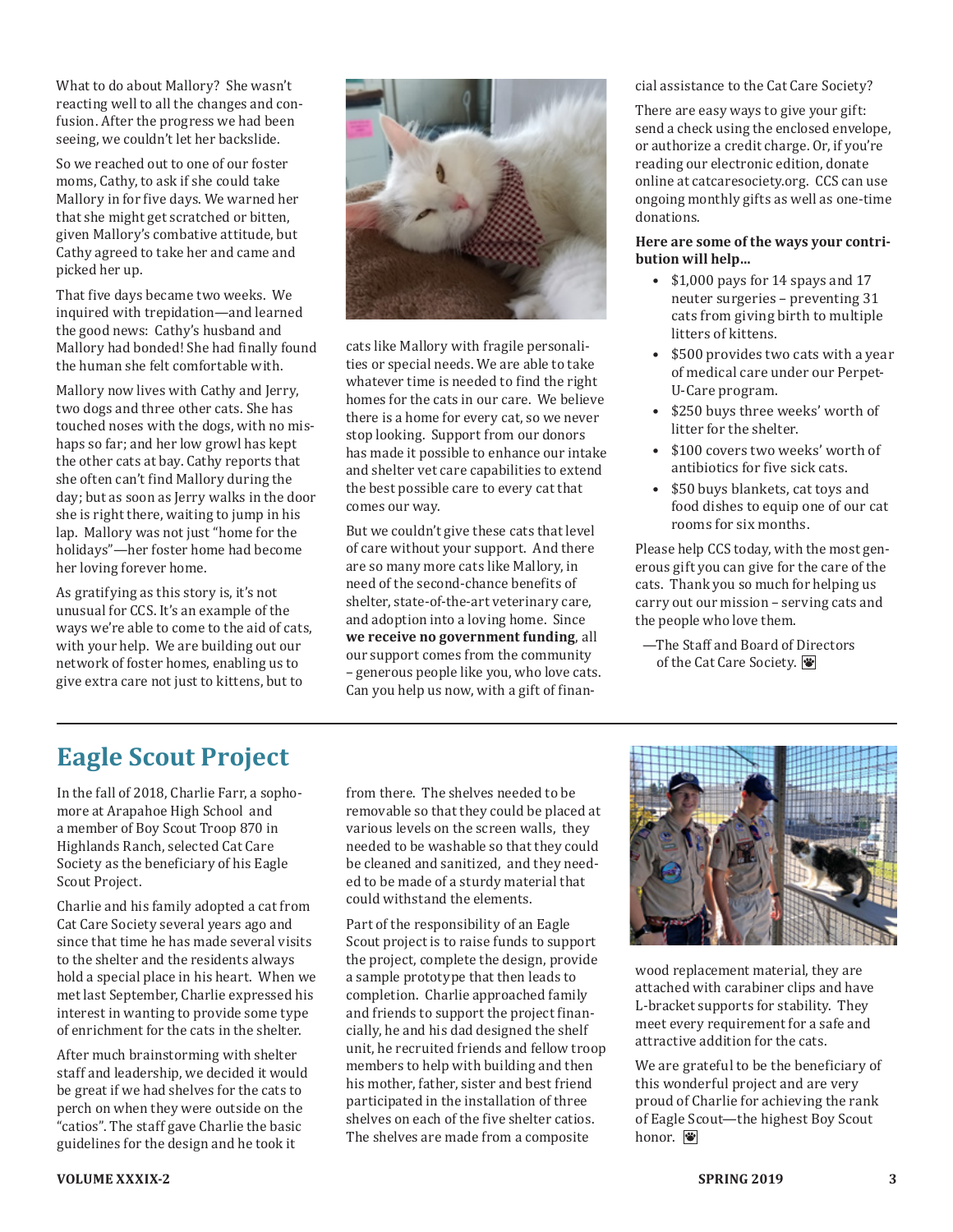

# **Workplace** [Workplace](http://www.cshares.org) **Giving**  Giving



*Check with your employer*  **Check with your**  *to see if they*  **employer to see if they**  *accommodate payroll*  **accommodate payroll**  *deductions or if they*  **deductions or if they**  *participate in Community*  **participate in Community**  *Shares of Colorado. Cat*  **Shares of Colorado. Cat**  *Care Society has been a*  **Care Society has been a**  member organization *Community Shares of*  **of Community Shares of**  *Colorado since 1997.* **Colorado since 1997.**



*CCS participates in the Combined Federal Campaign annually, as a Community Shares member organization.*



**www.cshares.org** *Or Call: 303.239.9680* **and select option 2 or call 303-239-9680**

# **Upcoming Events**

*Note: Seminars and orientation sessions are held in the CCS shelter lower-level conference room. Seminars are free, but space is limited, so please RSVP at 303.239.9680 or email [frontdesk@catcare](mailto:frontdesk@catcaresociety.org)[society.org](mailto:frontdesk@catcaresociety.org).*

# **JUNE**

#### **Adopt-a-Cat Month! JUN 1-30**

Adopt a Cat Month in June encourages us to remember our feline friends when considering a new pet. Shelters are full of cats and kittens in need of forever homes. Whether they were born in the shelter, surrendered or abandoned, 3.4 million find their way to a shelter.

#### **Nibbles & Kibbles Food Bank JUN 1 + 15 10 am – 2 pm**

Cat Care Society Lower Level — CCS offers free cat food and litter for Jefferson County residents who are temporarily unable to provide food and litter to their cats. Recipients must have a food voucher from The Action Center.

#### **Volunteer Orientation JUN 8, 10:30 am – 12:30 pm**

Cat Care Society Lower Level — An overview of the origins of CCS and its current policies. Required for new volunteers. Please RSVP via phone (303- 239-9680 ext. 34) or email at [CCSVolunteer@](mailto:CCSVolunteer@catcaresociety.org) [catcaresociety.org](mailto:CCSVolunteer@catcaresociety.org)

#### **Colorado Concours Car Show**

**JUN 9, 9 am – 3 pm** Arapahoe Community College

#### **Denver PrideFest JUN 15-16**

Civic Center Park — Come visit us at our booth.

#### **Catty Hour JUN 21, 5 pm**

Cat Care Society — Join your friends and relax with the cats at an evening of wine and snacks. RSVP to [sscott@catcaresociety.org](mailto:sscott@catcaresociety.org).

#### **Yoga with the Cats JUN 23, 4 – 5 pm**

Cat Care Society — Come stretch with the cats at this instructor led yoga program for all fitness levels. RSVP to [sscott@](mailto:sscott@catcaresociety.org) [catcaresociety.org](mailto:sscott@catcaresociety.org).

#### **Movie Night with the Cats JUN 23, doors open at 6:30 pm, movie starts at 7 pm** Cat Care Society —

Watch Academy Award winning animated movie " A Cat in Paris".

**Clicker Training Your Cat JUN 29, 10:30 am – Noon** Cat Care Society seminar

# **JULY**

**Red, White and Mew JUL 1-31**

**Nibbles & Kibbles Food Bank JUL 6 + 13, 10 am – 2 pm** *See June description*

**Volunteer Orientation JUL 13, 10:30 am – 12:30 pm** *See June description*

**Catty Hour JUL 19, 5 pm** *See June description*

**Yoga with the Cats JUL 21, 4 – 5 pm** *See June description*

**Introducing Your New Cat to the Family JUL 27, 10:30 am – Noon** Cat Care Society seminar

## **BBQ at the Shelter**

**JUL 27, 11:30 am – 2:30 pm** \$5 per person to benefit the Tranquility Project sound system for the main atrium in the shelter.

**Movie Night with the Cats JUL 28, doors open at 6:30 pm, movie starts at 7 pm** Cat Care Society

## **AUGUST**

**Black Cat Adoption Month AUG 1 – 31**

**Nibbles & Kibbles Food Bank AUG 3 + 17 10am-12pm** *See June description*

**Festival of Felines AUG 10, 11 am – 2 pm** Cat Care Society — Come join us as we celebrate our fur babies and showcase the artists



and their cat art work that will be the auctioned at the September 14th "Tails of the Painted Cats" gala.

#### **Volunteer Orientation**

**AUG 10, 10:30 am – 12:30 pm** *See June description*

**Catty Hour AUG 16, 5 pm** *See June description*

**Yoga with the Cats AUG 18, 4 – 5 pm** *See June description*

**Movie Night with the Cats AUG 25, doors open at 6:30 pm, movie starts at 7 pm** Cat Care Society

**Cat Socialization Activities AUG date TBD, 10:30 am – Noon** Cat Care Society seminar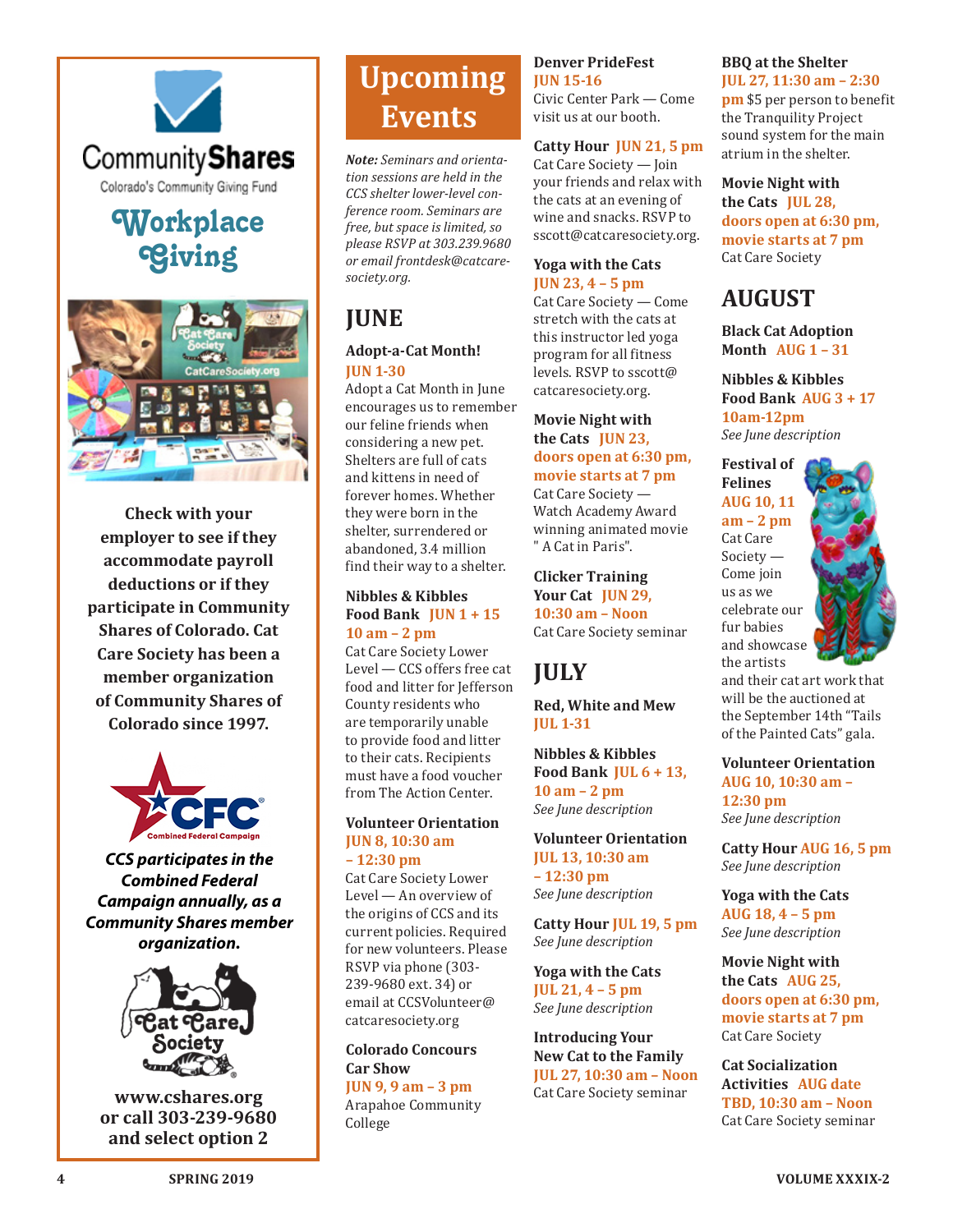

# Gifts Made with Love *April 2018 – December 2018*

Many thanks to everyone who has made donations in memory of or in honor of someone special! Gifts not listed here will be credited in the next issue of CCQ. (We run about one quarter behind.) Questions? Please call Terri Terry at 720-221-8295 or email her at tterry[@CatCareSociety.org.](mailto:hallen%40catcaresociety.org?subject=)

| <b>In Memory of Pets</b>                         | <b>From</b> |
|--------------------------------------------------|-------------|
|                                                  |             |
|                                                  |             |
|                                                  |             |
|                                                  |             |
|                                                  |             |
| Miss Yum Yum Barkers. Dan Arnold                 |             |
| C.C. & Tammy Patricia Baker                      |             |
| JoeyWilliam Barnett                              |             |
|                                                  |             |
| Misty, Nahla, Samantha & Simba. Judith Battersby |             |
|                                                  |             |
|                                                  |             |
| TsunamiMarge Benning                             |             |
|                                                  |             |
|                                                  |             |
| Sir Rockford of Lakewood Sandie Birlauf          |             |
|                                                  |             |
|                                                  |             |
|                                                  |             |
| CosmoCarol Blair                                 |             |
|                                                  |             |
|                                                  |             |
|                                                  |             |
| Tyler Vaughn Tipperary Linda Brandon             |             |
| JakeJennifer Braun                               |             |
|                                                  |             |
|                                                  |             |
|                                                  |             |
|                                                  |             |
|                                                  |             |
| Mama Kitty Marilyn Browne                        |             |
|                                                  |             |
|                                                  |             |
| Blu  Susan Carrick                               |             |
|                                                  |             |
| Chatoya, Cita, Eo, Gracie, Leo & Zak             |             |
| Suzanne Crase                                    |             |
|                                                  |             |
| Alexander, Jezebel & Penny Clyde Dawson          |             |
|                                                  |             |
|                                                  |             |
|                                                  |             |
|                                                  |             |
|                                                  |             |
|                                                  |             |
|                                                  |             |
| Bayley, Brody & Jasper Cara Dutton               |             |
| Amy & Lala Elizabeth Dymkowski                   |             |
| Hattie & Paddiwak. Renee Emeson                  |             |
|                                                  |             |
| Figaro & Leonardo Nancy Fabozzi                  |             |
| Nip Amy Feldman Finkelstein                      |             |
| Calvin, Hopps & Monet Curtis Figler              |             |
|                                                  |             |
|                                                  |             |

| Gateway Kathleen Gaffney          |
|-----------------------------------|
|                                   |
|                                   |
|                                   |
| Jazmyn Jo Ann Greenwood           |
|                                   |
|                                   |
|                                   |
| Chevelle & Dakota Karen Hamel     |
|                                   |
| Smoocher  Triena Harper           |
| Simon & Speedy. Patricia Harrison |
|                                   |
|                                   |
|                                   |
|                                   |
| Bertie & Chance. Victoria Henry   |
|                                   |
|                                   |
|                                   |
| Aspen, Indica & Mica. Jackie Hoke |
|                                   |
|                                   |
|                                   |
|                                   |
| Karma Kitty Nicholas Jimroglou    |
|                                   |
|                                   |
| Desiree & Jasmine Dorothy Johnson |
|                                   |
|                                   |
| Bailey & Simon. Pamela Kaiser     |
|                                   |
|                                   |
|                                   |
|                                   |
| Molly Judy Kostur                 |
|                                   |
|                                   |
| Clancy & Pippin Carol Lacroix     |
| Bocchi & Max. Barbara LaGuardia   |
|                                   |
|                                   |
|                                   |
|                                   |
|                                   |
|                                   |
|                                   |
|                                   |
|                                   |
|                                   |
| Cleo & Dudley Michael McDanal     |
| Luci & Max  Sharon McGee          |

| Chloe, Tiger & Trouble Cathleen McGinnis                                                                                                                                                                                       |  |
|--------------------------------------------------------------------------------------------------------------------------------------------------------------------------------------------------------------------------------|--|
| BenFur & Princeton Glenna McKelvy                                                                                                                                                                                              |  |
|                                                                                                                                                                                                                                |  |
| MochaLucinda Miller                                                                                                                                                                                                            |  |
|                                                                                                                                                                                                                                |  |
|                                                                                                                                                                                                                                |  |
|                                                                                                                                                                                                                                |  |
|                                                                                                                                                                                                                                |  |
|                                                                                                                                                                                                                                |  |
| Puss & Stanley Audrey Noorlun                                                                                                                                                                                                  |  |
|                                                                                                                                                                                                                                |  |
|                                                                                                                                                                                                                                |  |
|                                                                                                                                                                                                                                |  |
|                                                                                                                                                                                                                                |  |
|                                                                                                                                                                                                                                |  |
|                                                                                                                                                                                                                                |  |
| Cosmo, Munch, Pinky & Thor. Margaret Phillips                                                                                                                                                                                  |  |
| Dave, Franklin, Mitts, Morgan & Rey                                                                                                                                                                                            |  |
| Margaret Phillips                                                                                                                                                                                                              |  |
| Lady Lovely Locks, Princess, Swirl & Tango                                                                                                                                                                                     |  |
| Margaret Phillips                                                                                                                                                                                                              |  |
|                                                                                                                                                                                                                                |  |
|                                                                                                                                                                                                                                |  |
|                                                                                                                                                                                                                                |  |
|                                                                                                                                                                                                                                |  |
|                                                                                                                                                                                                                                |  |
| Bella & Boise Fay Richardson                                                                                                                                                                                                   |  |
| Turner Kaz Dana Rinderknecht                                                                                                                                                                                                   |  |
| Mystry Matthew Romero                                                                                                                                                                                                          |  |
|                                                                                                                                                                                                                                |  |
|                                                                                                                                                                                                                                |  |
|                                                                                                                                                                                                                                |  |
|                                                                                                                                                                                                                                |  |
| Fat Daddy & Milo. Mark Sanders                                                                                                                                                                                                 |  |
|                                                                                                                                                                                                                                |  |
|                                                                                                                                                                                                                                |  |
| Sassy & Socks Pam Schell-Varkony                                                                                                                                                                                               |  |
|                                                                                                                                                                                                                                |  |
| Mocha Helen Seavy                                                                                                                                                                                                              |  |
|                                                                                                                                                                                                                                |  |
| Miss Lucky. Rhoda Silverglade                                                                                                                                                                                                  |  |
|                                                                                                                                                                                                                                |  |
|                                                                                                                                                                                                                                |  |
| Stevie Communication of the Stevie Communication of the Stevens Stevens Stevens Stevens Stevens Stevens Stevens Stevens Stevens Stevens Stevens Stevens Stevens Stevens Stevens Stevens Stevens Stevens Stevens Stevens Steven |  |
|                                                                                                                                                                                                                                |  |
|                                                                                                                                                                                                                                |  |
|                                                                                                                                                                                                                                |  |
|                                                                                                                                                                                                                                |  |
| Clover, Jezebel & Phantom. Terri Terry                                                                                                                                                                                         |  |
| KimchiJohn Thibeault                                                                                                                                                                                                           |  |
|                                                                                                                                                                                                                                |  |
|                                                                                                                                                                                                                                |  |
| Boo & IttyBit Krystine Trieu                                                                                                                                                                                                   |  |
|                                                                                                                                                                                                                                |  |
|                                                                                                                                                                                                                                |  |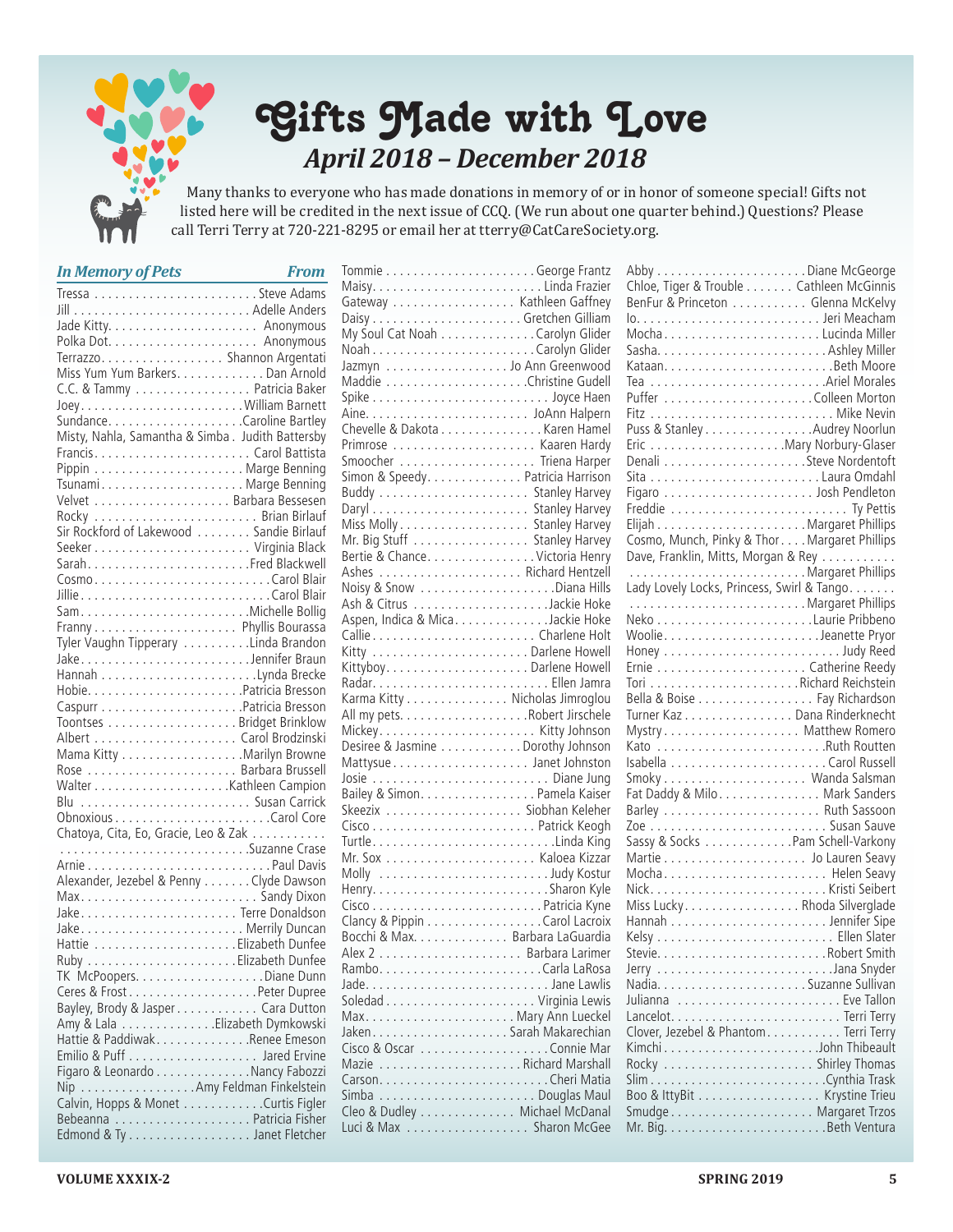|   | Elizabeth & Lou Cilento Sallie Baierlein<br>Valerie Sanders Fred Blackwell |
|---|----------------------------------------------------------------------------|
|   |                                                                            |
|   | Barbara Marine Lucy Bosio                                                  |
|   | Pearl Merrick Alisa Bourne                                                 |
|   | Sandy Carlton Tony Carlton                                                 |
|   | Jeffrey Saussier Ann Chenoweth                                             |
|   | Toma Clendenning Deborah Clendenning                                       |
|   | Jeannie & Monty Comerata Jessica Comerata                                  |
|   |                                                                            |
|   | Larry Frost Sharon Crosby                                                  |
|   |                                                                            |
|   | Betty Hardin Linda Dallman                                                 |
|   | Naomi Daniel. Cherie Daniel                                                |
|   | Alan Desmarteau Iris Desmarteau                                            |
|   | Ceres Harner Peter Dupree                                                  |
|   | Jan Troutman. Candace Echols                                               |
|   |                                                                            |
|   |                                                                            |
|   | Shirley Gaylor. George Frantz                                              |
|   | Portia Freelove. Rachelle Freelove                                         |
|   | Paula Fullerton. Walter Fullerton                                          |
|   | Laura T Thompson Audrey Fulton                                             |
|   | Brett Bathey James Furlong                                                 |
|   | Donna Ramskill Vicki Gaffey                                                |
|   | Gabby Hansen Kathleen Gaffney                                              |
|   |                                                                            |
|   | Yvonne Naudack Kathleen Gaffney                                            |
|   | Dru & Earl Georgeson Jody Georgeson                                        |
|   | Dylan Skiles Stephanie Gilmore                                             |
|   | Catherine Adams Carol Goldberg                                             |
|   | Nan Rogers. Carol Goldberg                                                 |
|   | Margaret Grier. Richard Grier                                              |
|   | Judy Guzman Judy Guzman                                                    |
|   | Taz Knight James Halpenny                                                  |
|   | Doris Giggey Laurie Hamlyn                                                 |
|   | Kevin Faltskog Holly Harrison<br>Dr Kirpal Singh. Tasha Heatherton         |
|   |                                                                            |
|   |                                                                            |
|   | Pat & Woodrow Hoke  Jackie Hoke                                            |
|   |                                                                            |
|   |                                                                            |
|   |                                                                            |
|   |                                                                            |
|   | Dean & Dalton Kim Johnson                                                  |
|   | Charles & Louise Walden. Kevin Keller                                      |
|   | Christopher Kernan Lynn Kernan                                             |
|   | Nancy Marks Marcia Ketchum                                                 |
|   |                                                                            |
|   | Carol & Robert Kratzet. Samantha Kratzet                                   |
|   |                                                                            |
|   | Cheryl L. Leadbetter. Linda Leadbetter                                     |
|   | Helene Rothenberg Karen LeWinn                                             |
|   | Ilene Gilbert. Jane Lingwood                                               |
|   |                                                                            |
|   |                                                                            |
| 6 | <b>SPRING 2019</b>                                                         |
|   |                                                                            |
|   |                                                                            |
|   |                                                                            |
|   |                                                                            |
|   |                                                                            |
|   |                                                                            |
|   |                                                                            |
|   |                                                                            |
|   |                                                                            |
|   |                                                                            |

All the animals that were  $\dots\dots$  Donna Vinson Panther . Walter Weart Nutmeg . Carol Weir Amber . . Wil Westerlund Beckett & Dulcinea . . . . . . . . . . . . . Joann White Calypso & Katie . . . . . . . . . . . . . . . . Larry Wiberg Molly . Carol Wilson Sneakers #1, #2, & #3 . . . . . . . . . . . . . Jean Wulf Oreo . . David Zalubowski Joey . Audrey Zarr Simba . Elizabeth Zwinak *In Memory of Person From* Doc & Mambo Ammons . . . . . . . . Henry Ammons Cisco Mar . Anonymous

*In Memory of Pets From*

| Mary Hadden. Claudette Livingston                                 |             |
|-------------------------------------------------------------------|-------------|
|                                                                   |             |
|                                                                   |             |
|                                                                   |             |
| Annabelle Sands Molly Lynch                                       |             |
| John Maffetone Jr. Julie Maffetone                                |             |
| Larry Wegrzyn Cindy Martin                                        |             |
|                                                                   |             |
| Gerry Martin Amy Martin                                           |             |
| Rosella Santopietro Fernando Martinez                             |             |
| Nancy Carpenter Sharon McGee                                      |             |
| Michael McGuire Sheila McGuire                                    |             |
| Donald & Mary Ann McKelvy Glenna McKelvy                          |             |
|                                                                   |             |
|                                                                   |             |
| Bucky & Grandma Lisa Mittan                                       |             |
|                                                                   |             |
| Betty & Dale Heisler. Linda Narvaez<br>Loren Newlen Susan Newlen  |             |
|                                                                   |             |
|                                                                   |             |
| Cheryl Daugherty. Kathryn Nyquist                                 |             |
| Katherine Orr. Charlene Orr                                       |             |
| Brian Wayne Mann Joann Pettinicchio                               |             |
| Mark McCauley Richard Rahne                                       |             |
| Lucy & Porter Renney. Pamela Renney                               |             |
|                                                                   |             |
| Marilyn Bixel Pam Rosendal                                        |             |
|                                                                   |             |
|                                                                   |             |
|                                                                   |             |
| Lucy Piper Pamela Schulte                                         |             |
|                                                                   |             |
| Thomas Skokan Catherine Skokan                                    |             |
| Paul Jacobs Christie Slawson                                      |             |
| Catherine Bach Gary Sloan                                         |             |
|                                                                   |             |
|                                                                   |             |
| Andrew Jenicek Barbara St. Louis                                  |             |
|                                                                   |             |
|                                                                   |             |
| Elthea Florman. Cheri Talbot                                      |             |
| Liz Sutliff Anthony Tamburello                                    |             |
| Mary Fehr Judy Tapparo                                            |             |
|                                                                   |             |
| Michael D Thomas Cathy Thomas                                     |             |
|                                                                   |             |
| Donovan Van Cleave Danielle VanCleave                             |             |
| Doug & Lana Williams Gay Vanderlip                                |             |
| Tasha Vanstone Ashley Vanstone                                    |             |
|                                                                   |             |
| Sharon Berger Mallory Weeman<br>Corey Westgaard Suzanne Westgaard |             |
| Cheryl Fredriksen. Cheryl Winter                                  |             |
|                                                                   |             |
|                                                                   |             |
| Violet Rudin. Cynthia Yergler                                     | <b>From</b> |
| In Honor of Pets                                                  |             |
|                                                                   |             |
| TinkerbelleAnimal Urgent Care                                     |             |
|                                                                   |             |
|                                                                   |             |
|                                                                   |             |
|                                                                   |             |
| Spencer & Trace John Best                                         |             |
|                                                                   |             |
| Luke Skywalker & Princess Leia Sally Blanchard                    |             |
|                                                                   |             |
|                                                                   |             |
| StormyMelissa Bradley                                             |             |
|                                                                   |             |
| Spookie & Tweetie Julia Bucher                                    |             |
|                                                                   |             |
|                                                                   |             |
|                                                                   |             |
| James Inspector Clousteau. Kathleen Cox                           |             |

| Mr Alfredo Picklepants. Angela Do           |
|---------------------------------------------|
| Cinders & Dusty. Eileen Doherty             |
| All my cats & their pet parents Julie Dolci |
|                                             |
| Malake  Martha Fisher                       |
|                                             |
|                                             |
|                                             |
|                                             |
|                                             |
|                                             |
| Bert. Gerdika Hesche-Elberfeld              |
|                                             |
|                                             |
| Sassy Pants Steven Hoppmann                 |
|                                             |
|                                             |
|                                             |
|                                             |
| Pumpkin Susan McCaffery                     |
| All Homeless Felines James McConnell        |
|                                             |
| Smokey Marie McLeod-Sterk                   |
|                                             |
|                                             |
|                                             |
| All my babies past, present & future.       |
| Patricia Muniz                              |
|                                             |
|                                             |
|                                             |
| Clark & Lois Catherine Petry                |
| Duncan & Tig. Cynthia Place                 |
| Fil & Tim Marina Pugacheva                  |
|                                             |
| Ginger & Sugar Judy Reed                    |
|                                             |
|                                             |
| Geno, Maggie, Marco Sarah Russell           |
| Holly & John Sarah Sadilek                  |
|                                             |
|                                             |
|                                             |
| GusGus & Hayley Bee Somers                  |
|                                             |
| Miss Joni Mitchell the Cat Trevor Stone     |
| Juliana Eve Tallon                          |
|                                             |
| Daisy & Minnie. Lisa Tennyson               |
|                                             |
| Otis Fat Cat Dale Tinnemeyer                |
|                                             |
|                                             |
| Fee, Molly & Ollie. Laura Waligorski        |
|                                             |
|                                             |
| Melissa Jane Linda Wyman                    |
| Frost, Madeline & Sam. Virginia Youngstrom  |
|                                             |
|                                             |
| <b>In Honor of Person</b><br><b>From</b>    |
| Carol & Craig Sieg Anonymous                |
| Gordon Johnson. Anonymous                   |

#### **6 SPRING 2019 VOLUME XXXIX-2**

Kathy Hawkins . . . . . . . . . . . . . . . . . . Anonymous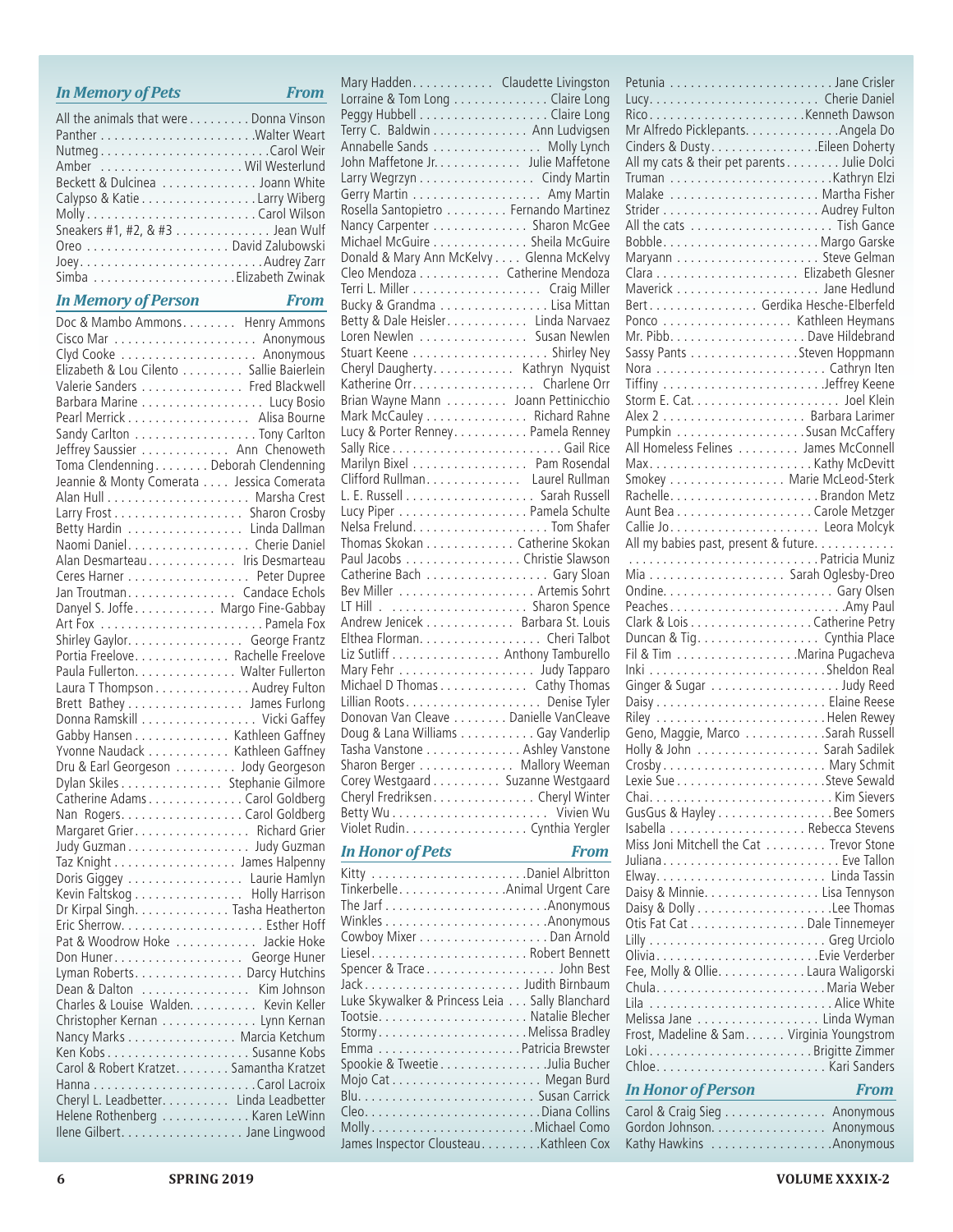| Stan  Anonymous                                 |
|-------------------------------------------------|
| Grace Marmorstein Sarita Baker                  |
|                                                 |
| Cherie Daniel Cat Care Society Cats             |
| Gerdika Hesche-Elberfeld. Cat Care Society Cats |
| Margaret Phillips Cat Care Society Cats         |
| Jane Froman Shirley Cervene                     |
| Consuelo Chavez Consuelo Chavez                 |
| Jane Dorsey Jessica Comerata                    |
| Logan Anderson Mike Ferguson                    |
| Molly Dawson William Flannagan                  |
| Scott Gibson Elizabeth Foster                   |
| Dr. Liz O'Rourke Bill Fox                       |
| Peggy & Rick Way Kathleen Gaffney               |
| Robin Wright Patricia George                    |
| Kathryn E Rose Josie Goetzfried                 |
|                                                 |
| Kelli Hines & Len Marsh Kelli Hines             |
|                                                 |
| Jeff Armstrong. Colleen Homedale                |

| Pat LaPorta Nancy Hosterman                 |
|---------------------------------------------|
|                                             |
| Gayle & Ron Roth Steven Kessler             |
|                                             |
|                                             |
|                                             |
|                                             |
| Phyllis McGuire Joan Lund                   |
| James Steiner. John Macdonald               |
| Dave Makarechian & Family Sarah Makarechian |
| Hassan Makarechian Sarah Makarechian        |
| Virginia Bordignon Sarah Makarechian        |
| Donna Wilbur Deborah McKenzie               |
| Andrew Mendralla Martine Mendralla          |
| Martine Mendralla Michael Mendralla         |
| Jeff & Sharon Miller Ashley Miller          |
| Kimmy Massa Tanya O'Connor                  |
| Edna Ringgenberg Kevin Ringgenberg          |
| Karen Baker Jennifer Sadoff                 |
| Rachelle Naishtut. Phyllis Saphra           |

# **Kim Caluori** Volunteer Spotlight – Spring 2019

#### **BY AMY MARTIN, MANAGER OF VOLUNTEERS**

You will frequently see Kim strolling through the Cat Care shelter hallway, talking to, petting, and playing with the cats. Kim is not only one of our most dedicated and reliable volunteers, she is a generous donor to the shelter as well.

Originally from Boston, Kim moved to Denver in the 90's and received a degree from University of Colorado. She worked as an emergency registration supervisor at Lutheran Medical Center but retired early due to health issues. She started volunteering in 2016, although she and her husband had been generous donors for several years prior to that.

Over the last few years Kim has tried to volunteer as much as her health would allow. This past year Kim has felt better, and she has now become a very active volunteer. She volunteers at a majority of our offsite fundraising events. In addition, Kim successfully represented Cat Care at many of the 2018 Community Shares events. This helped us achieve one of our best year-end donation campaigns yet. Kim was also on the planning committee for Santa Paws, our biggest onsite event, and put in many hours helping this years' festival be very successful. In addition, every week Kim assists the children from the Jefferson County Open Schools and Tennyson Center who come to interact with the cats at the shelter. Kim is also very creative with arts and crafts and we have been able to use her skills and ideas for many of our projects and events.

She and her husband have 2 cats - Boo, who is all black, and Peanut, a Bengal. She also enjoys Pilates and in the summer, kayaking and biking at Bear Creek Lake Park. Kim also tutors 2nd graders in math and reading once a week at Emery Elementary.

When asked what she enjoys the most about volunteering at Cat Care Society, Kim said she likes that CCS focuses on the cats' needs. She enjoys working with the staff and sharing new ideas to make the shelter activities work better for the cats.

Kim is a caring and thoughtful person with a creative mind and we are so lucky to have her as a volunteer!

| Betty Pratt Lisa Snyder           |
|-----------------------------------|
| Johann Claussen Leaf Sripong      |
| Alleigh MacDonald James Steiner   |
| MacDonald Family James Steiner    |
| Rindee MacDonald. James Steiner   |
| Jim & Kitty Burcher Bruce Telford |
| Linda PierceLaurie Thompson       |
| Sally Tucker Martina Wilbanks     |
| Lisa Benninghoven. Susan Young    |

### **King Soopers Customers!**

As of April 1, 2019, King Soopers changed the way they are donating to non-profits. You no longer need to reload your gift card every time you shop! It is now easier than ever to continue your support of Cat Care Society!

**If you have a King Soopers loyalty card, but not a King Soopers digital account:**

- 1. Go to WWW.KINGSOOPERS.COM
- 2. On the top right corner, click on WELCOME SIGN IN
- 3. On the left side, click on CREATE AN ACCOUNT
- 4. Complete the information requested (if you don't know your loyalty card number, use your alternate id, which is usually your phone number), then click create account
- 5. Once you have created your account, follow the steps 1-5 below

#### **If you already have a King Soopers loyalty card digital account:**

- 1. Sign in to your king soopers account. Scroll to the bottom of the page and click on KING SOOPERS COMMUNITY REWARDS.
- 2. Click on ENROLL NOW
- 3. Under FIND AN ORGANIZATION enter our non-profit number: ab106, or type in "Cat Care Society". Click ENROLL.
- 4. You're done! Now, every time you make a purchase and swipe your loyalty card, Cat Care Society will get a percentage of your purchase!

If you have a loyalty card but do not have computer access, our front desk staff will be happy to assist you in getting your digital account set up!

If you don't have a loyalty card and want to support Cat Care Society, you can get a loyalty card from King Soopers anytime and then just follow the instructions above.